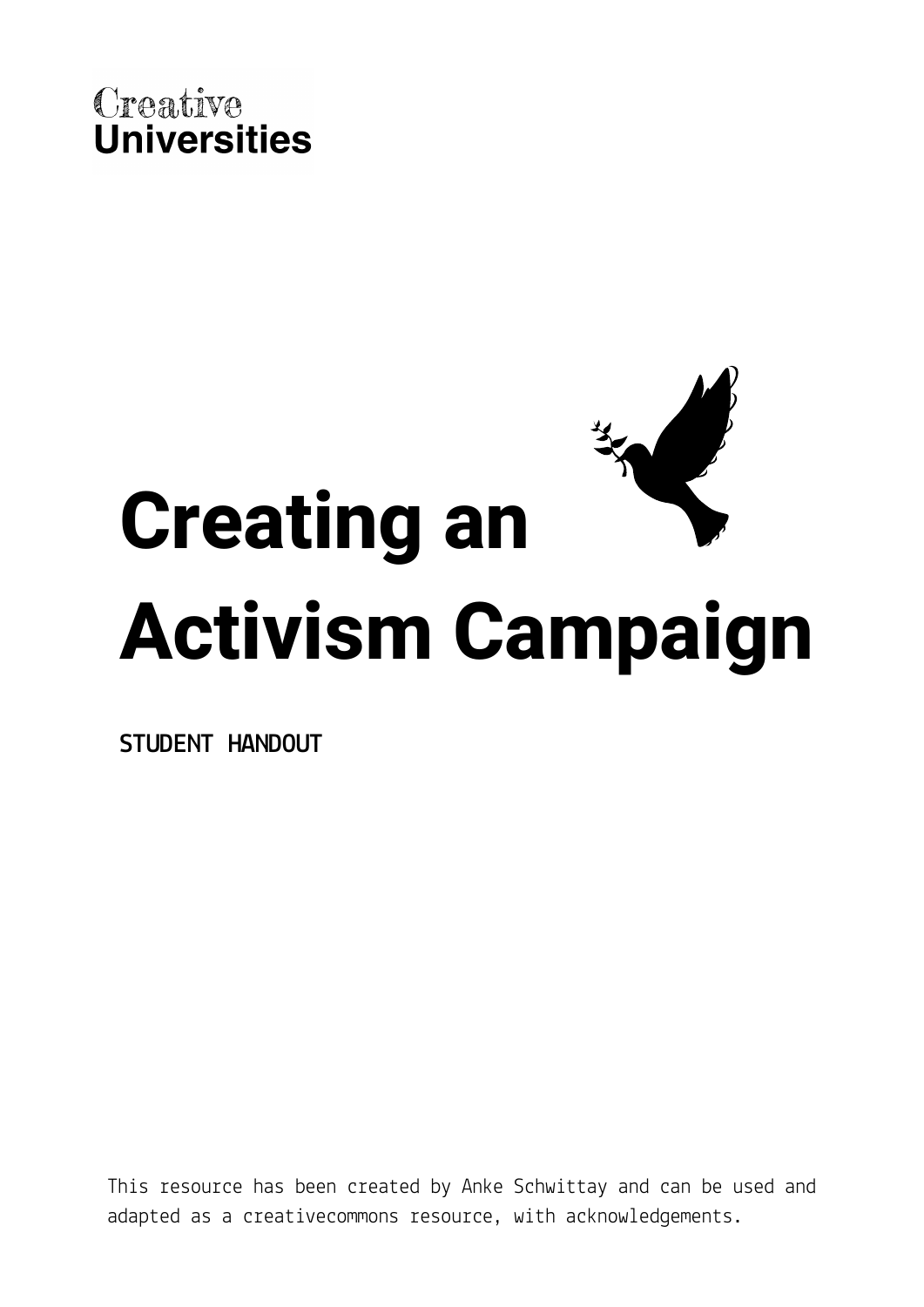# Creative **Universities**

### **WORKSHOP 1 - BRAINSTORMING CAMPAIGN TOPICS**

In this initial workshop, I will announce the groups in which you will work for the rest of the term on your campaigns. You will get into your groups and undertake some brainstorming exercises to collectively explore possible campaign issues you might want to work on. You will have at least one hour of dedicated group work time, which will result in your group deciding on the topic you want to focus your campaign on.

You will then write a 600 word situational analysis describing the issue you have chosen, why it is important and how you are thinking about addressing it.

### **WORKSHOP 2 - DEFINING YOUR CHALLENGE AND OBJECTIVES**

In this week's workshop and based on your situational analysis, you will scope your campaign using a 'problem tree analysis' tool and the develop 2 or 3 campaign objectives.

Resulting from this work, you will prepare a 250 word problem statement as well as 2 or 3 campaign objectives and a few sentences justifying each objective.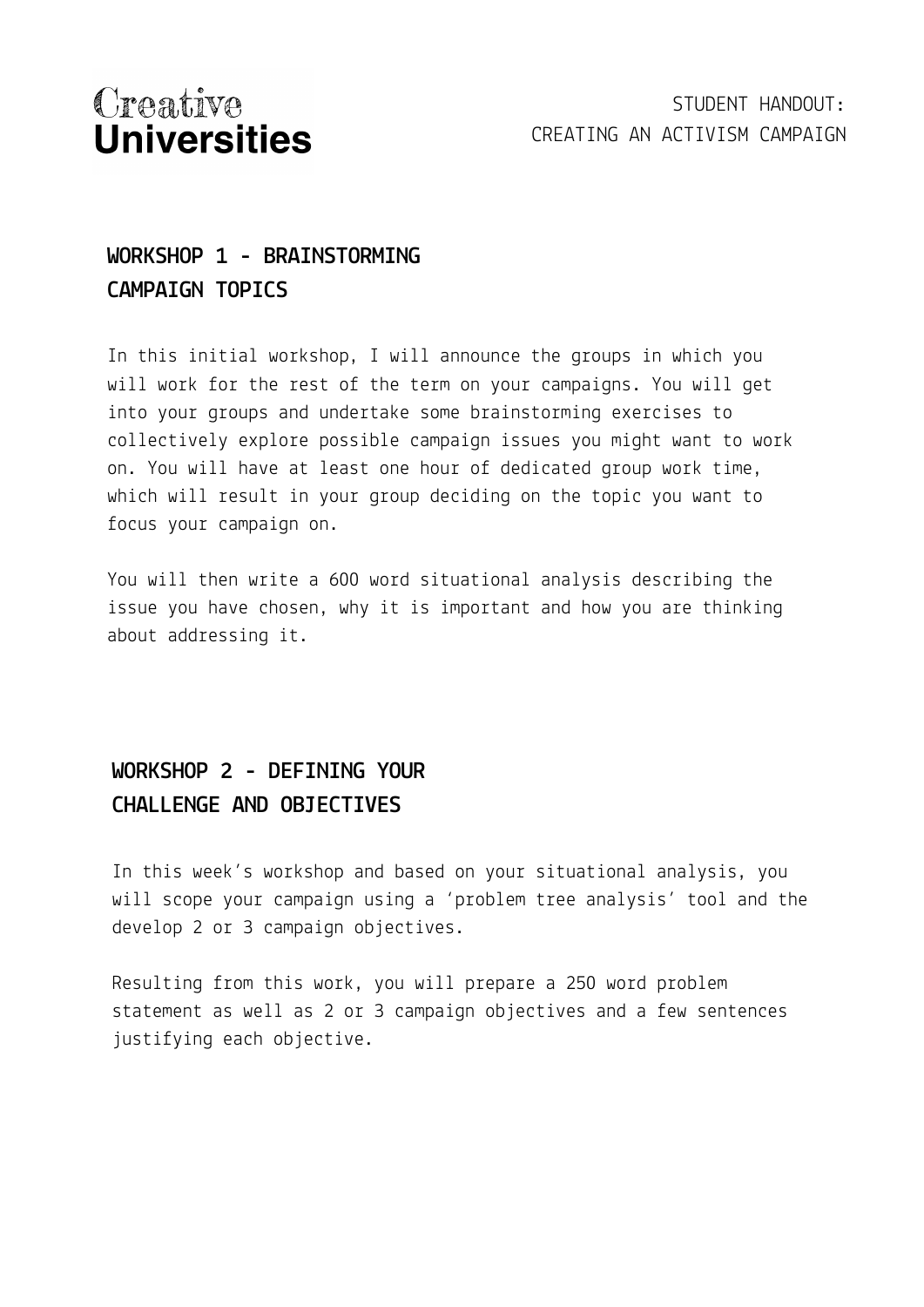# Creative **Universities**

### **WORKSHOP 3 - GOALS, ACTIVITIES AND STAKEHOLDERS**

In this week's workshop, you will develop SMART (specific, measurable, achievable/action-oriented, realistic/ relevant, timely/time-bound) goals for your campaign and how to translate these into concrete activities. These will help you realize the objectives you have decided on last week. In addition, you will begin to identify and analyze the stakeholders involved in your campaign; who are its partners, allies, beneficiaries, funders, opponents etc and how power, decision making and resource allocation are distributed among them. This will result in a joint stakeholder-power map, which you will need to include in your campaign report.

Resulting from this work, you will prepare a draft of your SMART goals and an initial sketch of your stakeholder map.

#### **WORKSHOP 4 – COMMUNICATIONS AND TIMING**

This week you will continue your stakeholder discussion and link it to your campaign's communication strategies. This includes developing a set of key messages, deciding on their audience and the most appropriate channels to communicate these messages, eg. traditional media, PR, advertising, social media etc. You will also draft a timeline for your campaign.

Resulting from this work, you will prepare a 500 word draft of your communication strategy.